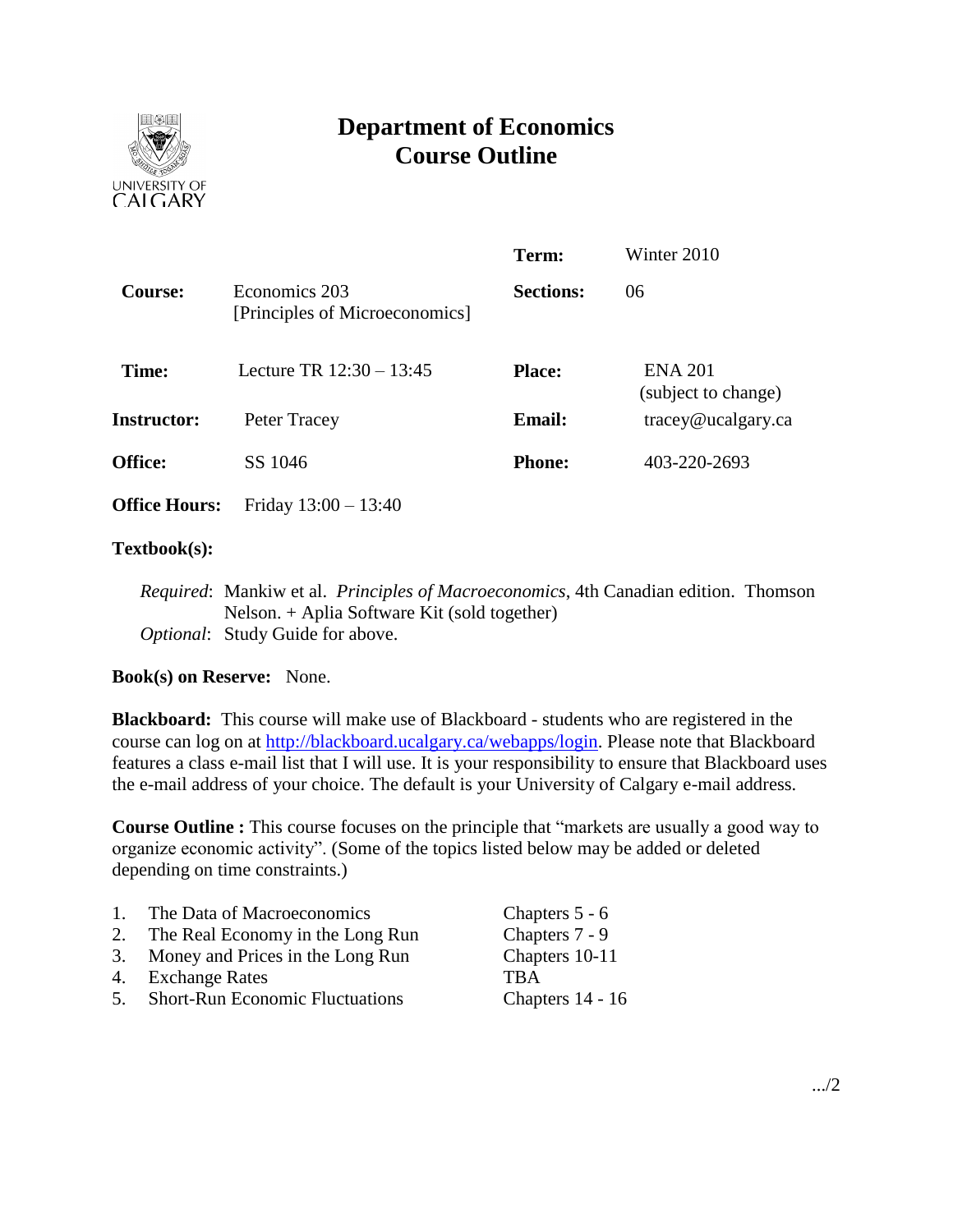### **Grade Determination and Final Examination Details:**

| 5 assignments (using Aplia), of which the 4 best will count | <b>20 %</b> |
|-------------------------------------------------------------|-------------|
| Midterm Examination: Tuesday, February 2, 2010              | 30%         |
| Final Examination                                           | .50%        |

### Assignments:

- 1. In order to complete assignments in this course, you will be required to access the Aplia website at [http://econ.aplia.com.](http://econ.aplia.com/) Please register on the website within the first week of classes.
- 2. Due dates for the assignments will be announced on the Aplia site during the first week of the semester.
- 3. Course material dealing with a particular assignment will typically be covered in class at least four days before the assignment is due; thus, assignments can be completed at any time up to and including the due date. Only the four best assignments will count towards your final mark. Given these factors, only situations where someone can document illness or domestic affliction for an extended period (i.e., the entire 4 days prior to the due date) would possibly warrant shifting the assignment weight to the final exam. Furthermore, technical problems can be expected to occur sometimes with computer systems and internet availability, so it may be a good idea to not wait until the last minute to submit your assignment. Technical problems will typically not justify shifting the assignment weight to the final exam.
- 4. Using Aplia, you will be able to complete practice problem sets prior to each assignment. In the practice problem sets, you will obtain immediate feedback as to whether you have answered a question correctly. In many cases you will be provided with an explanation if you have not answered correctly. Your results in the practice problem sets are not counted or reported to the instructor. It is strongly recommended that you do the practice problems related to a particular assignment prior to completing the assignments.
- 5. Emails regarding Aplia should be directed towards the providers of Aplia, or to the teaching assistants (TAs), who will be assigned to this course.

#### Examinations*:*

- 1. Examinations will consist of multiple choice questions.
- 2. The midterm examination will be held during the lecture time. **The exam must be completed during the specified time. Extra time will not be given for any reason.**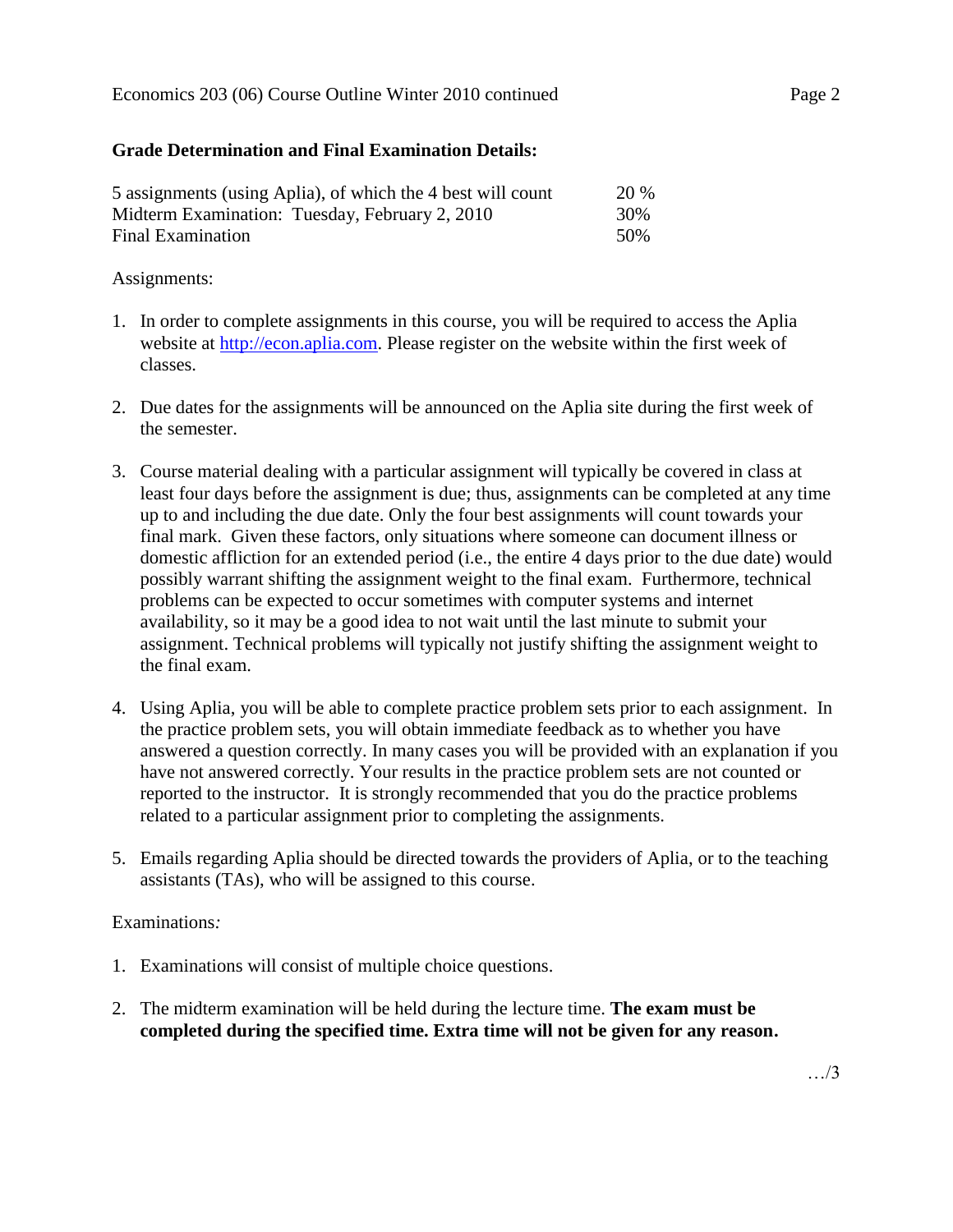- 3. The final examination will last for two hours and will be scheduled by the Registrar. **The exam must be completed during the specified time. Extra time will not be given for any reason.**
- 4. The use of a non-programmable calculator during tests and examinations is permitted. **The use of graphing calculators, cell phones, and computers is not permitted.**

Assignments, the midterm exam, and the final exam are marked on a numerical (percentage) basis and then converted to letter grades. The course grade is then calculated using the weights indicated above. As a guide to determining standing, these letter grade equivalences will generally apply:

| $A+ 97-100 B$         | $79 - 83$ C- | 62 - 66   |
|-----------------------|--------------|-----------|
| A $92-96$ B-          | $76 - 78$ D+ | $57 - 61$ |
| A- $89-91$ C+ 73-75 D |              | $50 - 56$ |
| $B+ 84-88$ C 67-72 F  |              | $0 - 49$  |

# **Notes:**

- 1. Students should be aware that no "make-up" midterms will be given. Any student who finds it necessary to miss the midterm must notify the instructor in advance and produce a valid medical certificate or other required documentation in order to have the weighting adjusted. This adjustment will result in the final exam counting for 80% of the final grade and the Aplia assignments counting for 20% of the final grade. Note that deferred final examinations may contain short/long answer questions. Also, deferred final examinations do not have to cover the same material or have the same format as the regular final examination.
- 2. Examinations will not be given prior to the scheduled date.
- 3. Students should be aware of the academic regulations outlined in The University of Calgary Calendar.
- 4. Students seeking reappraisal of a piece of graded term work should discuss their work with the instructor *within* 15 days of the work being returned to class. However, the earliest that grades will be discussed will be two days after the return of an assignment or examination.
- 5. Students will be responsible for all material listed on the course outline, regardless of whether or not the material has been covered in class, unless the instructor notifies the class that the material will not be covered.
- 6. Please note that the following types of emails will receive no response: emails not addressed to anyone in particular; emails where the recipient's name is not spelled correctly; anonymous emails; emails which do not specify the course and section in which you are registered; and, emails involving questions that are specifically addressed on the course outline.